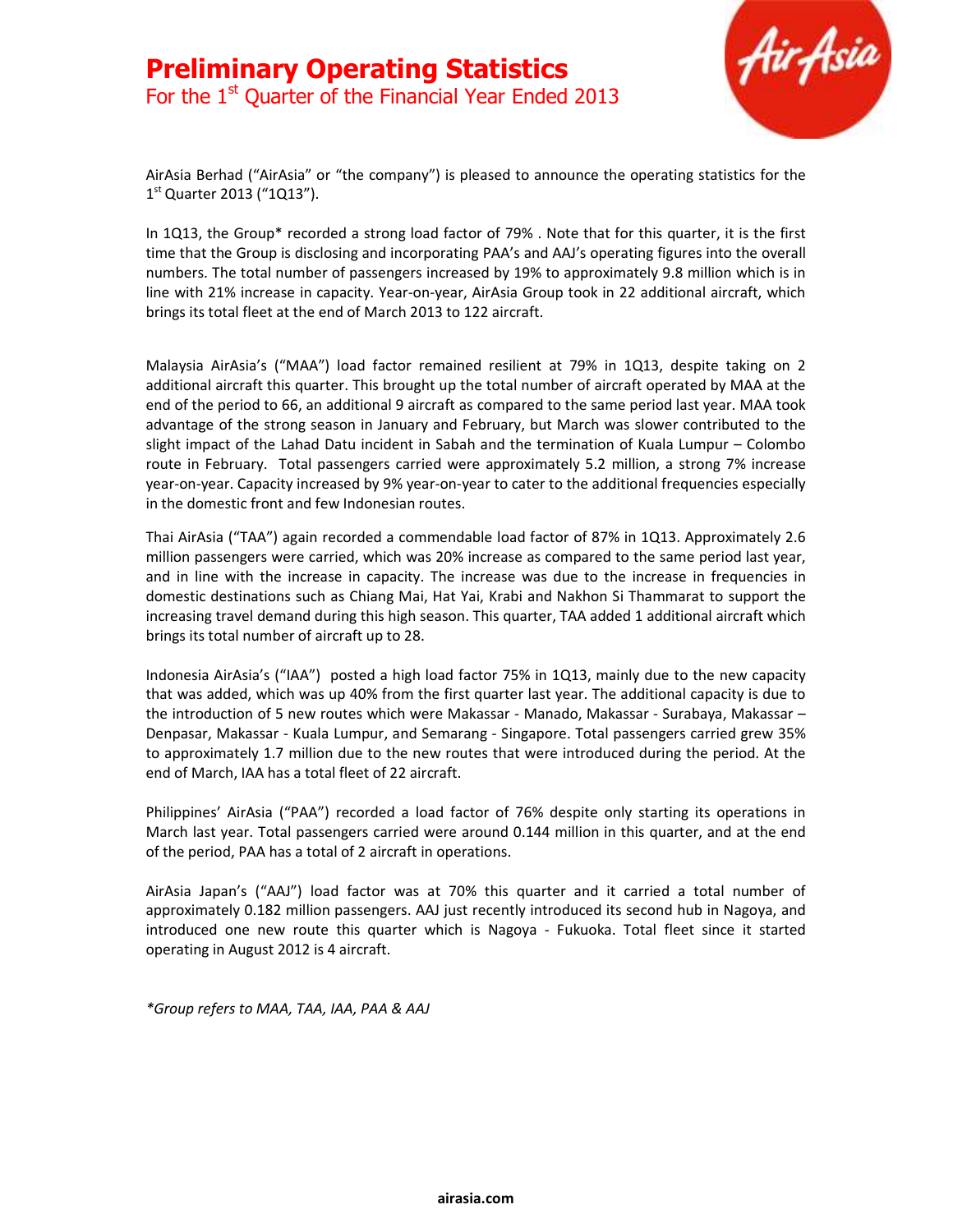# Preliminary Operating Statistics

For the  $1<sup>st</sup>$  Quarter of the Financial Year Ended 2013



## **Malaysia**

## 1<sup>st</sup> Quarter 2013 Operating Statistics

|                                         | <b>JAN - MAR 2013</b> |           |        |
|-----------------------------------------|-----------------------|-----------|--------|
| <b>Malaysia AirAsia</b>                 | 2013                  | 2012      | Change |
| Passenger Carried <sup>1</sup>          | 5, 168, 167           | 4,821,397 | 7%     |
| Capacity <sup>2</sup>                   | 6,583,500             | 6,057,000 | 9%     |
| Load Factor $(\%)^3$                    | 79                    | 80        |        |
|                                         |                       |           |        |
| ASK $(mil)^4$                           | 7,700                 | 6,907     | 11%    |
| RPK $(mil)^5$                           | 5,997                 | 5,546     | 8%     |
|                                         |                       |           |        |
| Number of stages <sup>6</sup>           | 36,573                | 33,650    | 9%     |
| Average stage length (km)               | 1,153                 | 1,143     | 1%     |
| Size of fleet at month end <sup>7</sup> | 66                    | 57        | 9      |

#### **Thailand**

### 1<sup>st</sup> Quarter 2013 Operating Statistics

|                                                            | <b>JAN - MAR 2013</b> |                 |               |
|------------------------------------------------------------|-----------------------|-----------------|---------------|
| <b>Thai AirAsia</b>                                        | 2013                  | 2012            | <b>Change</b> |
| Passenger Carried <sup>1</sup>                             | 2,563,757             | 2,131,397       | 20%           |
| Capacity <sup>2</sup>                                      | 2,961,720             | 2,459,160       | 20%           |
| Load Factor $(\%)^3$                                       | 87                    | 87              |               |
| ASK $(mil)^4$<br>RPK $(mil)^5$                             | 3.012<br>2.614        | 2,540<br>2,174  | 19%<br>20%    |
| Number of stages <sup>o</sup><br>Average stage length (km) | 16,454<br>1,017       | 13,662<br>1,033 | 20%<br>$-2%$  |
| Size of fleet at month end <sup>7</sup>                    | 28                    | 24              | 4             |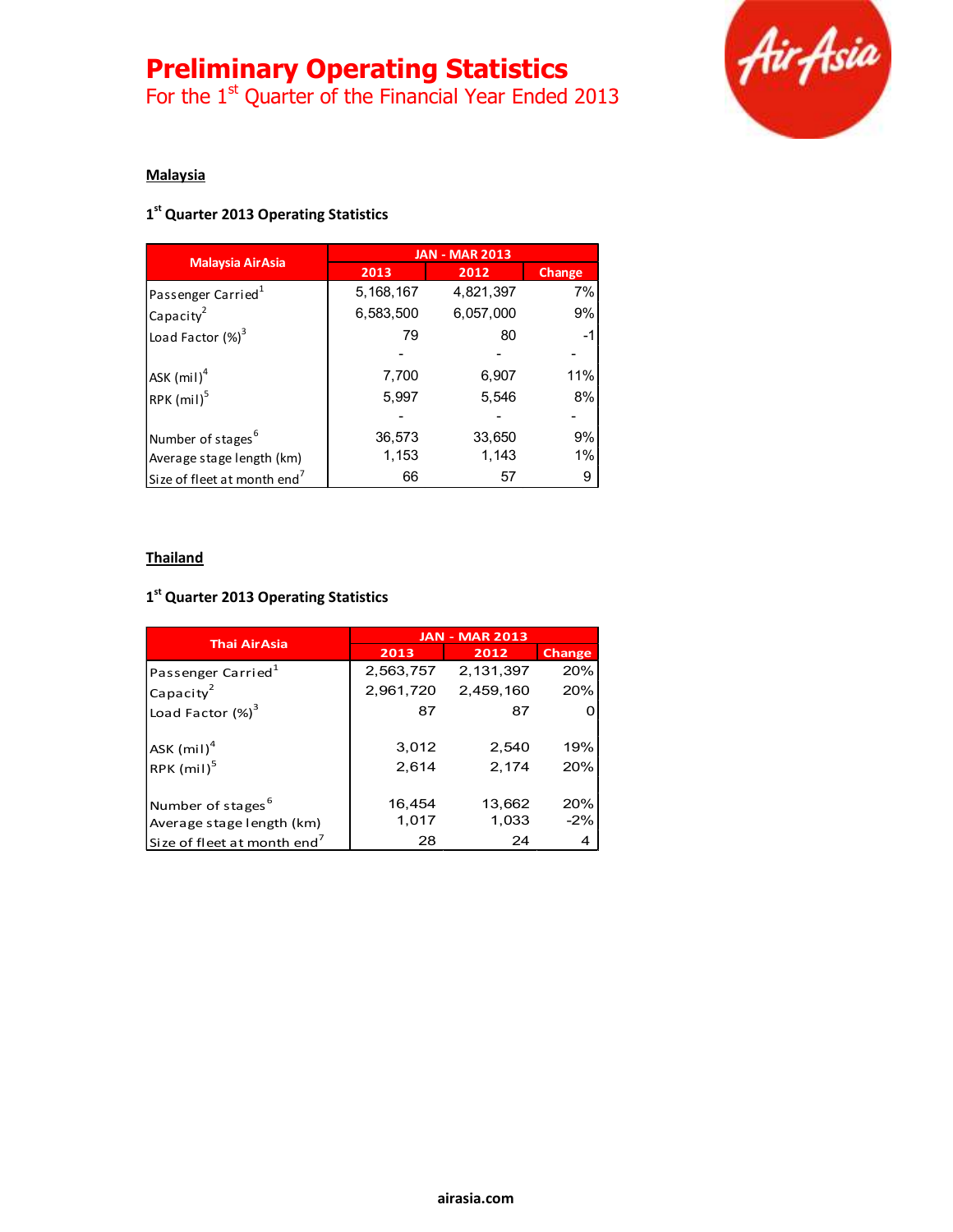# Preliminary Operating Statistics

For the  $1<sup>st</sup>$  Quarter of the Financial Year Ended 2013



# Indonesia

# 1<sup>st</sup> Quarter 2013 Operating Statistics

| <b>Indonesia AirAsia</b>                | <b>JAN - MAR 2013</b> |           |        |
|-----------------------------------------|-----------------------|-----------|--------|
|                                         | 2013                  | 2012      | Change |
| Passenger Carried <sup>1</sup>          | 1,720,594             | 1,273,362 | 35%    |
| Capacity <sup>2</sup>                   | 2,309,400             | 1,655,280 | 40%    |
| Load Factor $(\%)^3$                    | 75                    | 77        | $-2$   |
| $ASK$ (mil) <sup>4</sup>                | 2,747                 | 2,117     | 30%    |
| RPK (mil) <sup>5</sup>                  | 2,047                 | 1,601     | 28%    |
| Number of stages <sup>6</sup>           | 12,830                | 9,191     | 40%    |
| Average stage length (km)               | 1,207                 | 1,289     | $-6%$  |
| Size of fleet at month end <sup>7</sup> | 22                    | 17        | 5      |

#### **Philippines**

# 1<sup>st</sup> Quarter 2013 Operating Statistics

|                                         | <b>JAN - MAR 2013</b> |       |               |
|-----------------------------------------|-----------------------|-------|---------------|
| <b>Philippines AirAsia</b>              | 2013                  | 2012  | <b>Change</b> |
| Passenger Carried <sup>1</sup>          | 144,215               | 2,681 | N/A           |
| Capacity <sup>2</sup>                   | 189,000               | 5,760 | N/A           |
| Load Factor $(\%)^3$                    | 76                    | N/A   | N/A           |
| ASK $(mil)^4$                           | 269                   | 4     | N/A           |
| RPK (mil) <sup>5</sup>                  | 207                   | 2     | N/A           |
| Number of stages <sup>6</sup>           | 1,050                 | 32    | N/A           |
| Average stage length (km)               | 1,426                 | 248   | N/A           |
| Size of fleet at month end <sup>7</sup> | 2                     | 2     | 0             |

Note: In 1Q2012, PAA only started operating in March 2012.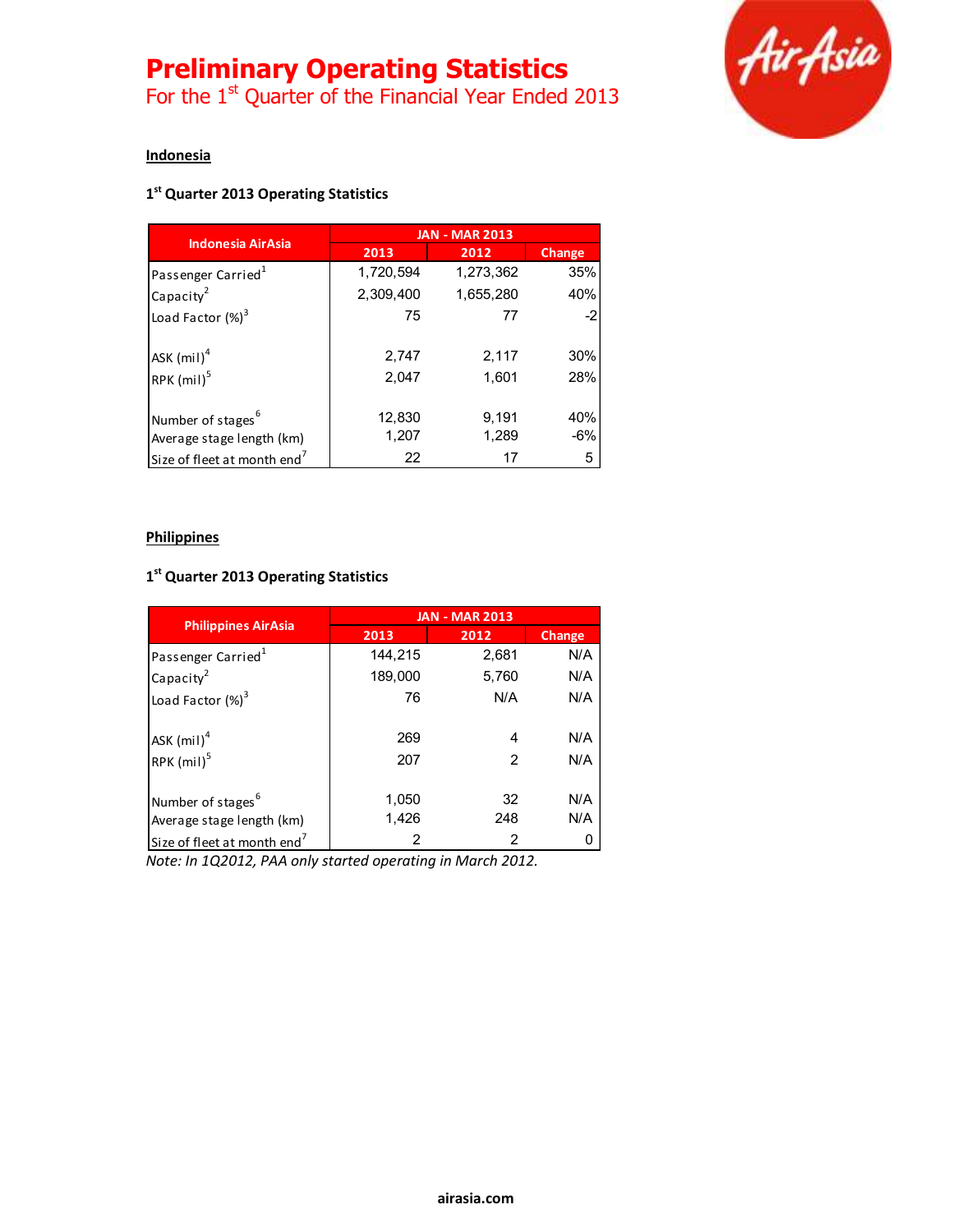# Preliminary Operating Statistics

For the  $1<sup>st</sup>$  Quarter of the Financial Year Ended 2013



# Japan

# 1<sup>st</sup> Quarter 2013 Operating Statistics

|                                         | <b>JAN - MAR 2013</b> |      |               |
|-----------------------------------------|-----------------------|------|---------------|
| AirAsia Japan                           | 2013                  | 2012 | <b>Change</b> |
| Passenger Carried <sup>1</sup>          | 182,416               |      | N/A           |
| Capacity <sup>2</sup>                   | 259,200               |      | N/A           |
| Load Factor $(\%)^3$                    | 70                    |      | N/A           |
| $ASK$ (mil) <sup>4</sup>                | 263                   |      | N/A           |
| RPK (mil) <sup>5</sup>                  | 184                   |      | N/A           |
| Number of stages <sup>6</sup>           | 1,441                 |      | N/A           |
| Average stage length (km)               | 1,032                 |      | N/A           |
| Size of fleet at month end <sup>7</sup> | 4                     |      | N/A           |

#### **Group**

# 1<sup>st</sup> Quarter 2013 Operating Statistics

| <b>Group</b>                            | <b>JAN - MAR 2013</b> |              |               |
|-----------------------------------------|-----------------------|--------------|---------------|
| (MAA, IAA, TAA, PAA, AAJ)               | 2013                  | 2012         | <b>Change</b> |
| Passenger Carried <sup>1</sup>          | 9,779,149             | 8,228,828    | 19%           |
| Capacity <sup>2</sup>                   | 12,302,820            | 10, 177, 200 | 21%           |
| Load Factor $(\%)^3$                    | 79                    | 81           | -1            |
| ASK $(mil)^4$                           | 13,991                | 11,568       | 21%           |
| RPK (mil) <sup>5</sup>                  | 11,049                | 9.323        | 19%           |
| Number of stages <sup>b</sup>           | 68,348                | 56,535       | 21%           |
| Average stage length (km)               | 1,167                 | 1,122        | 4%            |
| Size of fleet at month end <sup>7</sup> | 122                   | 100          | 22            |